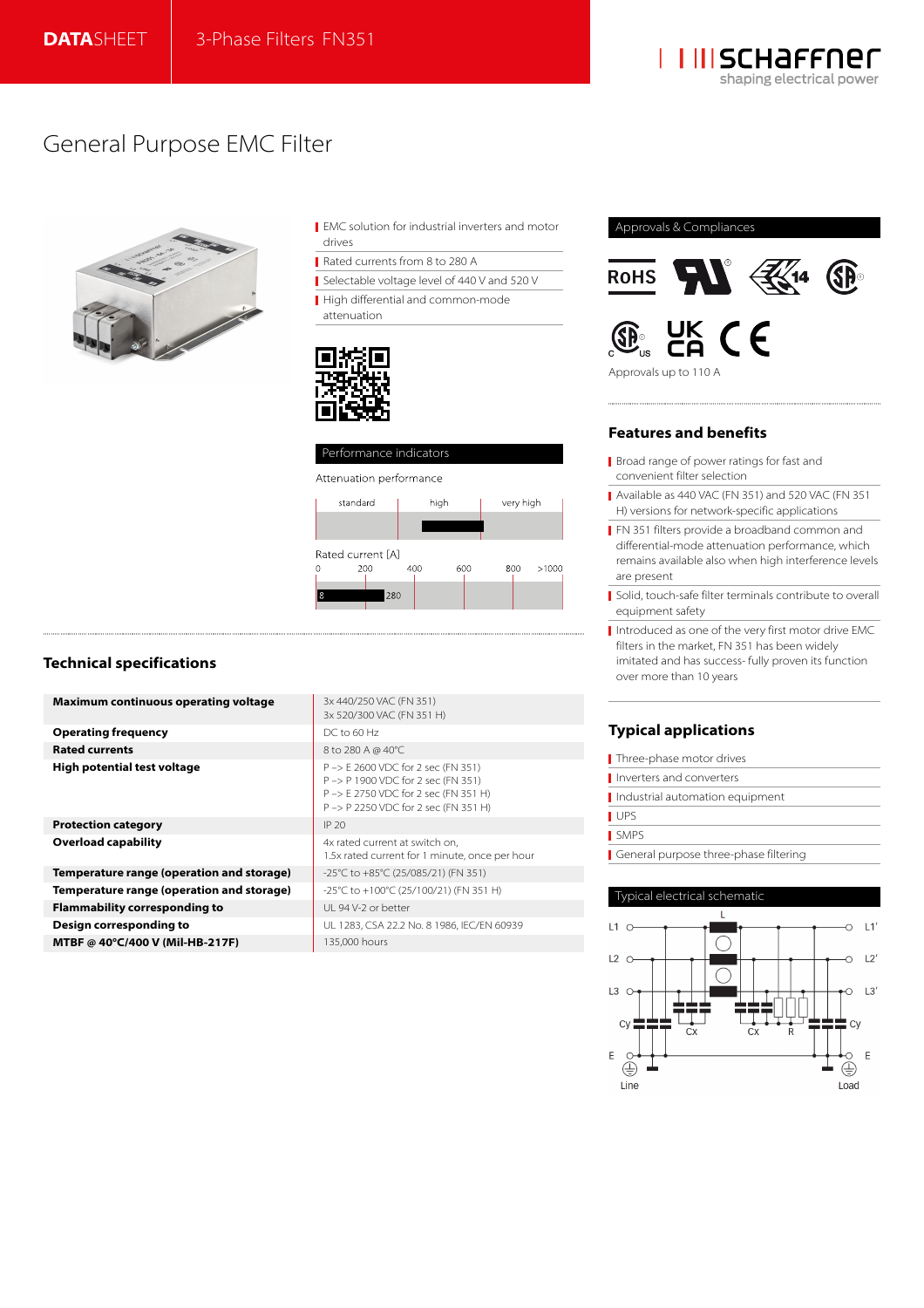# **Filter selection table**

| Filter*         | <b>Rated current</b><br>@ 40°C (25°C) | <b>Typical drive</b><br>power rating** | Leakage current***<br>@440/520 VAC/50 Hz | <b>Power loss</b><br>@ 25°C/50 Hz | Input/Output<br>connections |                | Weight     |
|-----------------|---------------------------------------|----------------------------------------|------------------------------------------|-----------------------------------|-----------------------------|----------------|------------|
|                 | [A]                                   | [kW]                                   | [mA]                                     | [W]                               | ₩                           | $\blacksquare$ | [kg]       |
| FN 351-8-29     | 8(9.2)                                | 3                                      | 0.3                                      | $\overline{7}$                    | $-29$                       |                | 0.8        |
| FN 351-16-29    | 16(18.5)                              | 5.5                                    | 0.3                                      | 8                                 | $-29$                       |                | 1.3        |
| FN 351-25-33    | 25 (28.9)                             | 11                                     | 3.2                                      | 8                                 | $-33$                       |                | 1.4        |
| FN 351-36-33    | 36(41.6)                              | 15                                     | 3.2                                      | 9                                 | $-33$                       |                | 1.5        |
| FN 351-50-      | 50(57.7)                              | 22                                     | 3.5                                      | 11                                | $-33$                       |                | 1.6        |
| FN 351-64-      | 64 (73.9)                             | 30                                     | 3.5                                      | 15                                | $-33$                       | $-34$          | 1.7        |
| FN 351-80-34    | 80 (92.3)                             | 37                                     | 3.7                                      | 23                                | $-34$                       |                | 5.6        |
| FN 351-110-35   | 110(127)                              | 55                                     | 3.7                                      | 25                                | $-35$                       |                | 5.8        |
| FN 351-180-36   | 180 (208)                             | 90                                     | 3.7                                      | 49                                | $-36$                       |                | 13.0       |
| FN 351-280-37   | 280 (323)                             | 132                                    | 4.3                                      | 70                                | $-37$                       |                | 28.0       |
| FN 351 H-8-29   |                                       |                                        | 0.3                                      | $\overline{7}$                    | $-29$                       |                |            |
| FN 351 H-16-29  | 8(9.2)<br>16(18.5)                    | $\overline{4}$<br>7.5                  | 0.3                                      | 8                                 | $-29$                       |                | 1.1<br>1.3 |
| FN 351 H-25-33  | 25 (28.9)                             | 15                                     | 3.8                                      | 8                                 | $-33$                       |                | 1.4        |
| FN 351 H-36-33  | 36(41.6)                              | 18.5                                   | 3.8                                      | 9                                 | $-33$                       |                | 1.5        |
| FN 351 H-50-    | 50 (57.7)                             | 30                                     | 3.8                                      | 11                                | $-33$                       |                | 1.6        |
| FN 351 H-64-33  | 64 (73.9)                             | 37                                     | 3.8                                      | 15                                | $-33$                       |                | 1.7        |
| FN 351 H-80-34  |                                       |                                        |                                          |                                   | $-34$                       |                | 5.6        |
|                 | 80 (92.3)                             | 45                                     | 4.4                                      | 23                                |                             |                |            |
| FN 351 H-110-35 | 110(127)                              | 75                                     | 4.4                                      | 25                                | $-35$                       |                | 5.8        |
| FN 351 H-180-36 | 180 (208)                             | 110                                    | 4.4                                      | 49                                | $-36$                       |                | 13.0       |

\* To compile a complete part number, please replace the -.. with the required I/O connection style.<br>\*\* Calculated at rated current 400 VAC (EN 351)/480 VAC (EN 351 H) and cos phi-0.8. The exact value

Calculated at rated current, 400 VAC (FN 351)/480 VAC (FN 351 H) and cos phi=0.8. The exact value depends upon the efficiency of the drive, the motor and the entire application.

\*\*\* Standardized calculated leakage current acc. IEC60939 under normal operating conditions (FN 351 at 440 VAC and FN 351H at 520 VAC).

# **Typical filter attenuation**

Per CISPR 17; A=50 Ω/50 Ω sym; B =50Ω/50Ω asym; C=0.1 Ω/100 Ω sym; D=100 Ω/0.1 Ω sym









64 A types 280 A types 180 and 110 A types 180 A types 180 A types 280 A types



dB

 $70$ 

60

 $50$ 

 $\overline{4}$ 

 $\overline{3}$ 

 $\overline{2}$ 

 $10$ 

 $\sim$ 

 $10k$ 









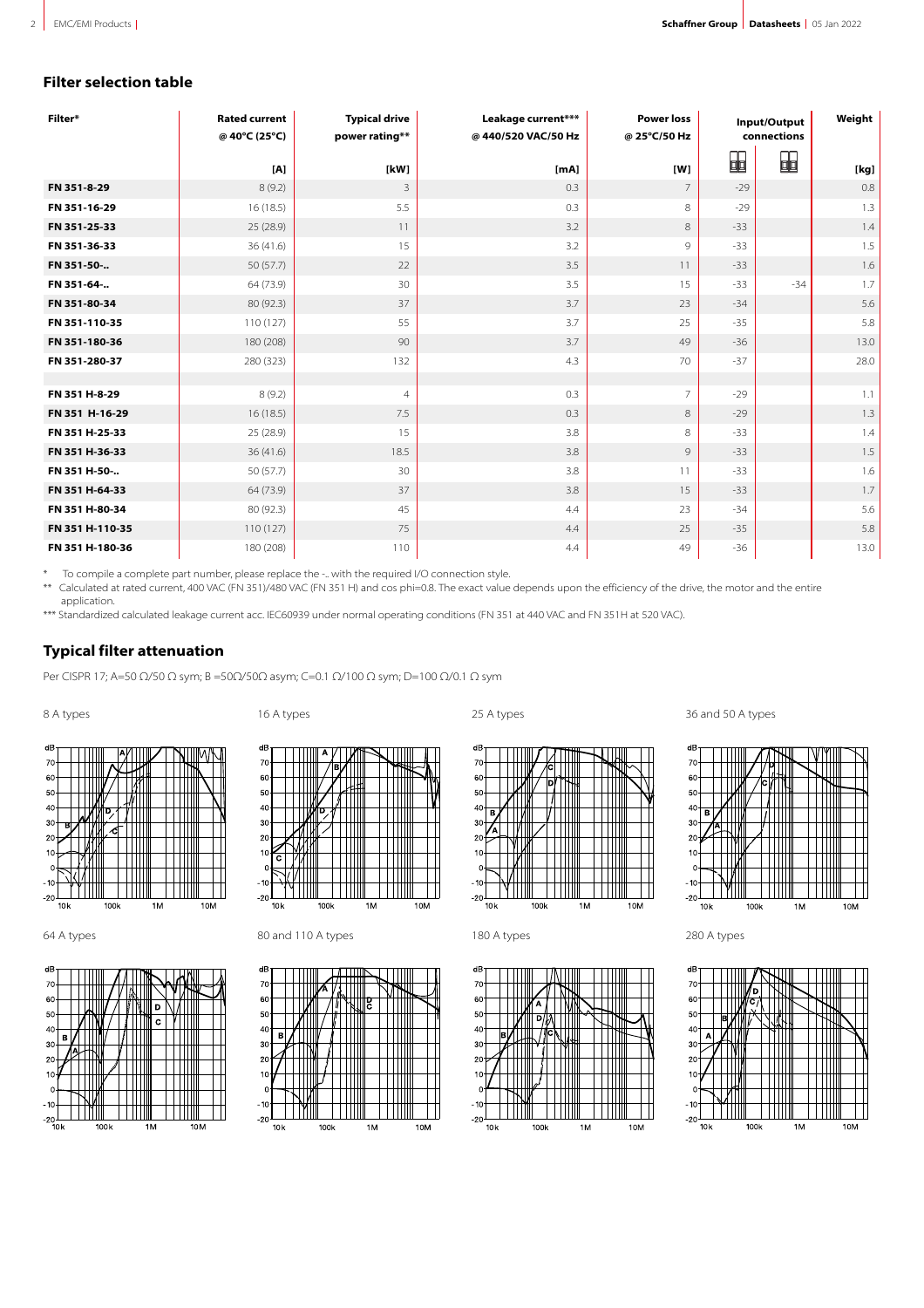# **Mechanical data**



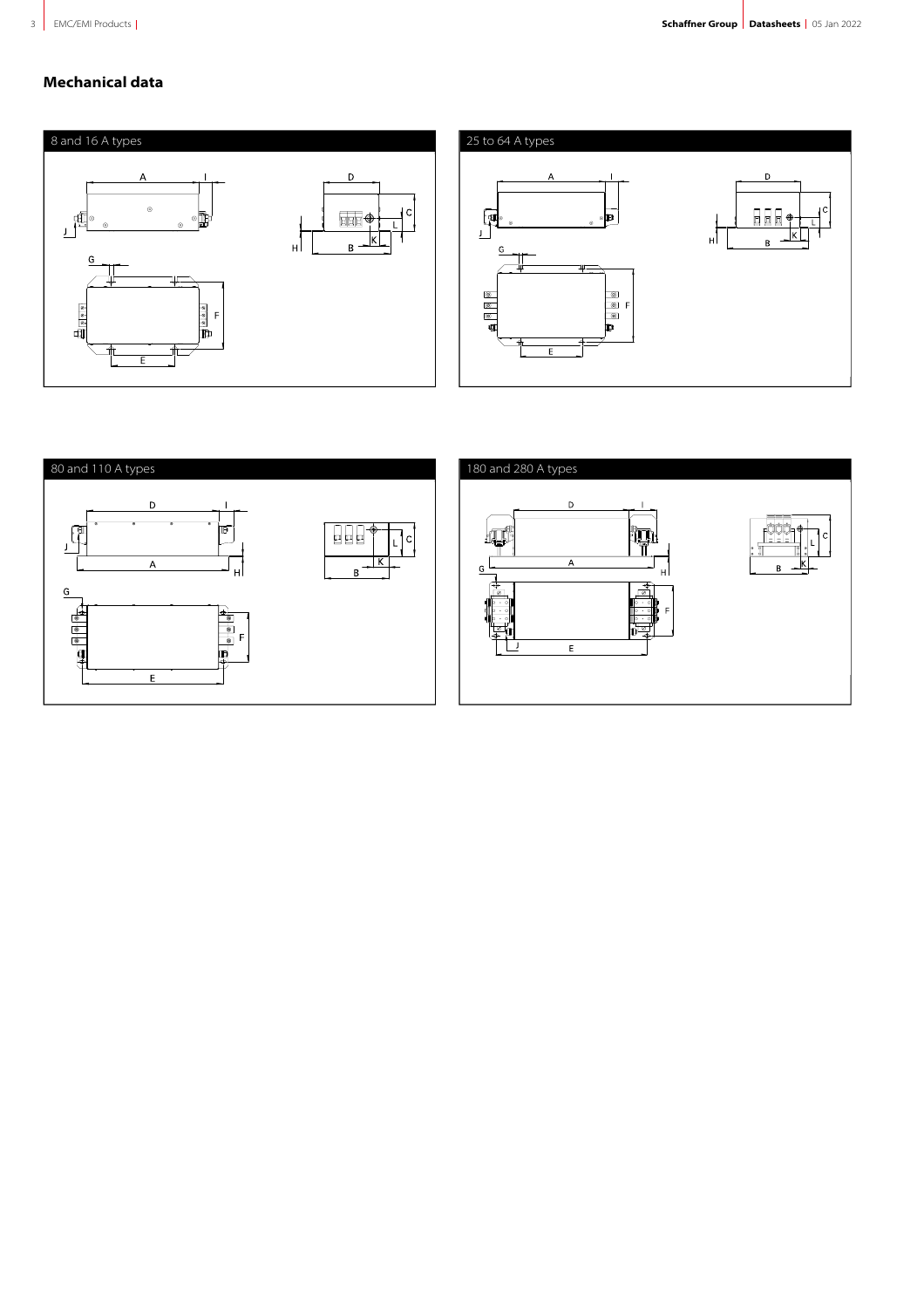#### **Dimensions**

|              | 8A  | 8 A    | 16 A  | 25 A  | 36 A  | 50 A    | 50 A           | 64 A    | 64 A    | 80A             | 110 A           | 180 A          | 280 A          |
|--------------|-----|--------|-------|-------|-------|---------|----------------|---------|---------|-----------------|-----------------|----------------|----------------|
|              |     | $(-H)$ |       |       |       | $(-33)$ | $(-34)$        | $(-33)$ | $(-34)$ |                 |                 |                |                |
| $\mathbf{A}$ | 180 | 200    | 200   | 200   | 200   | 200     | 200            | 200     | 200     | 400             | 400             | 510            | 700            |
| В            | 115 | 150    | 150   | 150   | 150   | 150     | 150            | 150     | 150     | 170             | 170             | 180            | 260            |
| $\mathsf{C}$ | 60  | 65     | 65    | 65    | 65    | 65      | 65             | 65      | 80      | 90              | 90              | 133            | 155            |
| D            | 85  | 120    | 120   | 120   | 120   | 120     | 120            | 120     | 120     | 350             | 350             | 360            | 530            |
| E.           | 115 | 115    | 115   | 115   | 115   | 115     | 115            | 115     | 115     | 373             | 373             | 470            | 660            |
| F.           | 100 | 136    | 136   | 136   | 136   | 136     | 136            | 136     | 136     | 130             | 130             | 156            | 220            |
| G            | 6.5 | 6.5    | 6.5   | 6.5   | 6.5   | 6.5     | 6.5            | 6.5     | 6.5     | $15 \times 6.5$ | $15 \times 6.5$ | $16 \times 9$  | $16 \times 9$  |
| н            |     |        |       |       |       |         |                |         |         |                 |                 | $\overline{4}$ | $\overline{4}$ |
| $\mathbf{I}$ | 17  | 17     | 17    | 25    | 25    | 25      | 39             | 25      | 39      | 39              | 45              | 83             | 110            |
| J            | M6  | M6     | M6    | M6    | M6    | M6      | M <sub>6</sub> | M6      | M6      | M10             | M10             | M10            | M10            |
| K            | 13  | 19.25  | 19.25 | 19.25 | 19.25 | 19.25   | 18.75          | 19.25   | 18.75   | 40              | 40              | 25             | 30             |
| L            | 17  | 17     | 17    | 18.4  | 18.4  | 18.4    | 17             | 18.4    | 17      | 70              | 70              | 85             | 100            |

All dimensions in mm; 1 inch = 25.4 mm

Tolerances according: ISO 2768-m / EN 22768-m

# **Filter input/output connector cross sections**

|                           | $-29$            | -33               | -34               | -35               | -36                | -37                |
|---------------------------|------------------|-------------------|-------------------|-------------------|--------------------|--------------------|
|                           | 的                | 疈                 | 品                 | ~~<br>蛔           | 棘                  | 棘                  |
| Solid wire                | $6 \text{ mm}^2$ | $16 \text{ mm}^2$ | $35 \text{ mm}^2$ | $50 \text{ mm}^2$ | 95 mm <sup>2</sup> | $150 \text{ mm}^2$ |
| <b>Flex wire</b>          | $4 \text{ mm}^2$ | $10 \text{ mm}^2$ | $25 \text{ mm}^2$ | $50 \text{ mm}^2$ | 95 mm <sup>2</sup> | $150 \text{ mm}^2$ |
| <b>AWG type wire</b>      | <b>AWG 10</b>    | AWG 6             | AWG 2             | <b>AWG 1/0</b>    | AWG 4/0            | AWG 6/0            |
| <b>Recommended torque</b> | $0.6 - 0.8$ Nm   | $1.5 - 1.8$ Nm    | $4.0 - 4.5$ Nm    | 7-8 Nm            | 17-20 Nm           | 27-30 Nm           |

Please visit [www.schaffner.com](https://www.schaffner.com) to find more details on filter connectors.